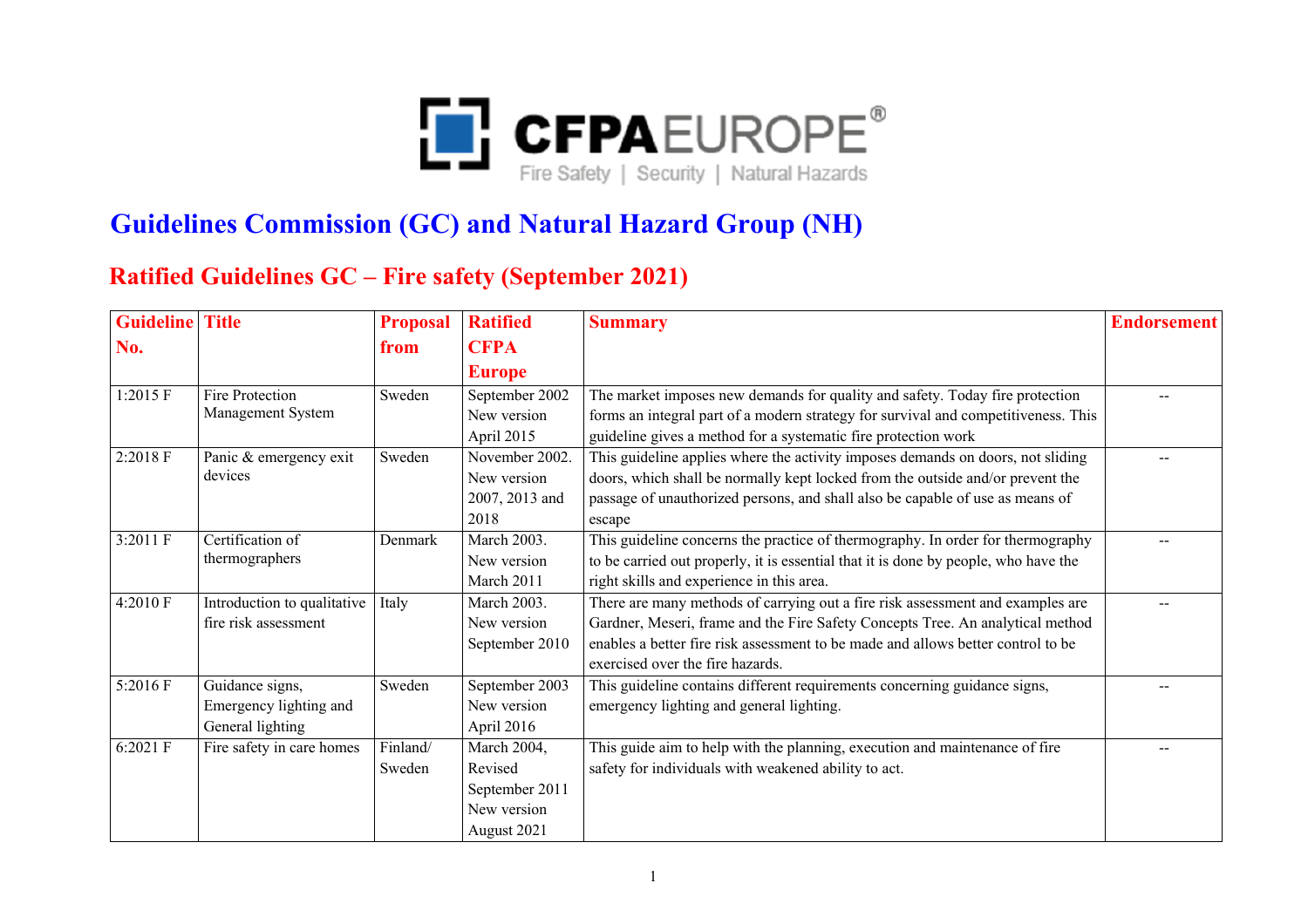| 7:2011 F  | Safety distance between         | Finland   | March 2004.      | Many arson attacks target waste containers and other combustible objects located      |  |
|-----------|---------------------------------|-----------|------------------|---------------------------------------------------------------------------------------|--|
|           | waste containers and            |           | New version      | outside buildings. These relatively innocuous fires too often develop into fires      |  |
|           | buildings                       |           | September 2005,  | that can cause significant injuries or property damage when they spread into the      |  |
|           |                                 |           | March 2011       | buildings. This guideline gives the owners and occupiers of premises some basic       |  |
|           |                                 |           |                  | advice about ways to prevent these.                                                   |  |
| 8:2004 F  | Prevention arson-               | Sweden    | March 2004       | This guideline emphasizes the importance of providing information and education       |  |
|           | Information to young            |           |                  | for young people, to deter them from committing arson.                                |  |
|           | people                          |           |                  |                                                                                       |  |
| 9:2012 F  | Fire safety in restaurants      | <b>UK</b> | <b>May 2005</b>  | The measures described in the Guideline tend to dwell on fire safety on the           |  |
|           |                                 |           | New version      | kitchen, although its theme of risk assessment will involve restaurant                |  |
|           |                                 |           | March 2012       | management in a survey of fire hazards in all areas and a comprehensive               |  |
|           |                                 |           |                  | approach to such hazards.                                                             |  |
| 10:2008 F | Smoke alarms in the home Norway |           | September 2005.  | The aim of this guideline is to prevent injuries, loss of lives and property in fires |  |
|           |                                 |           | New version      | in the homes, giving recommendations to consider in the installation of fire          |  |
|           |                                 |           | December 2007,   | alarms.                                                                               |  |
|           |                                 |           | September. 2008  |                                                                                       |  |
| 11:2015 F | Recommended number of           | Germany   | September 2005.  | This guideline specifies different levels of training and also makes                  |  |
|           | fire protection trained         |           | New version      | recommendations about how many persons in a company should at less have               |  |
|           | staff                           |           | April 2015       | those level trainings.                                                                |  |
| 12:2012 F | Fire safety basics for hot      | Finland   | <b>July 2006</b> | The aim of the guideline is to improve the understanding and attitude of hot work     |  |
|           | work operatives                 |           | New version      | operatives so that, within a general approach of risk assessment, they can carry      |  |
|           |                                 |           | March 2012       | out hot work in a safe manner.                                                        |  |
| 13:2015 F | Fire protection                 | Sweden    | November 2006    | The aim of this guideline is to give a simple and accessible description of what      |  |
|           | documentation                   |           | Revised 2015     | fire protection documentation should look like.                                       |  |
| 14:2019 F | Fire protection in              | Germany   | March 2007       | The protection of IT equipment have high significance. An adequate safety level       |  |
|           | information technology          |           | Revised          | can only be guaranteed by an integrated concept. Special emphasis shall be placed     |  |
|           | facilities                      |           | March 2019       | on a sensible combination of protection measures.                                     |  |
| 15:2012 F | Fire safety in guest            | Norway    | December 2007.   | This guideline recommends fire precaution measures taken by the owner of the          |  |
|           | harbours and marinas            |           | March 2010.      | harbors and measures the guests may take to protect themselves from fire and          |  |
|           |                                 |           | New version      | explosions when they are visiting a harbor.                                           |  |
|           |                                 |           | September 2012   |                                                                                       |  |
| 16:2016 F | Fire protection in offices      | Sweden    | May 2008.        | Good fire safety has many advantages when applied in offices. This guideline          |  |
|           |                                 |           | Revised 2016     | gives recommendations about how to deal with the main hazards in the office.          |  |
| 17:2015 F | Fire protection in farm         | Sweden    | <b>May 2008</b>  | This guideline highlights a number of important action areas and appropriate          |  |
|           | buildings                       |           | New version      | measures that are of general application in farms and should be aimed for.            |  |
|           |                                 |           | April 2015       |                                                                                       |  |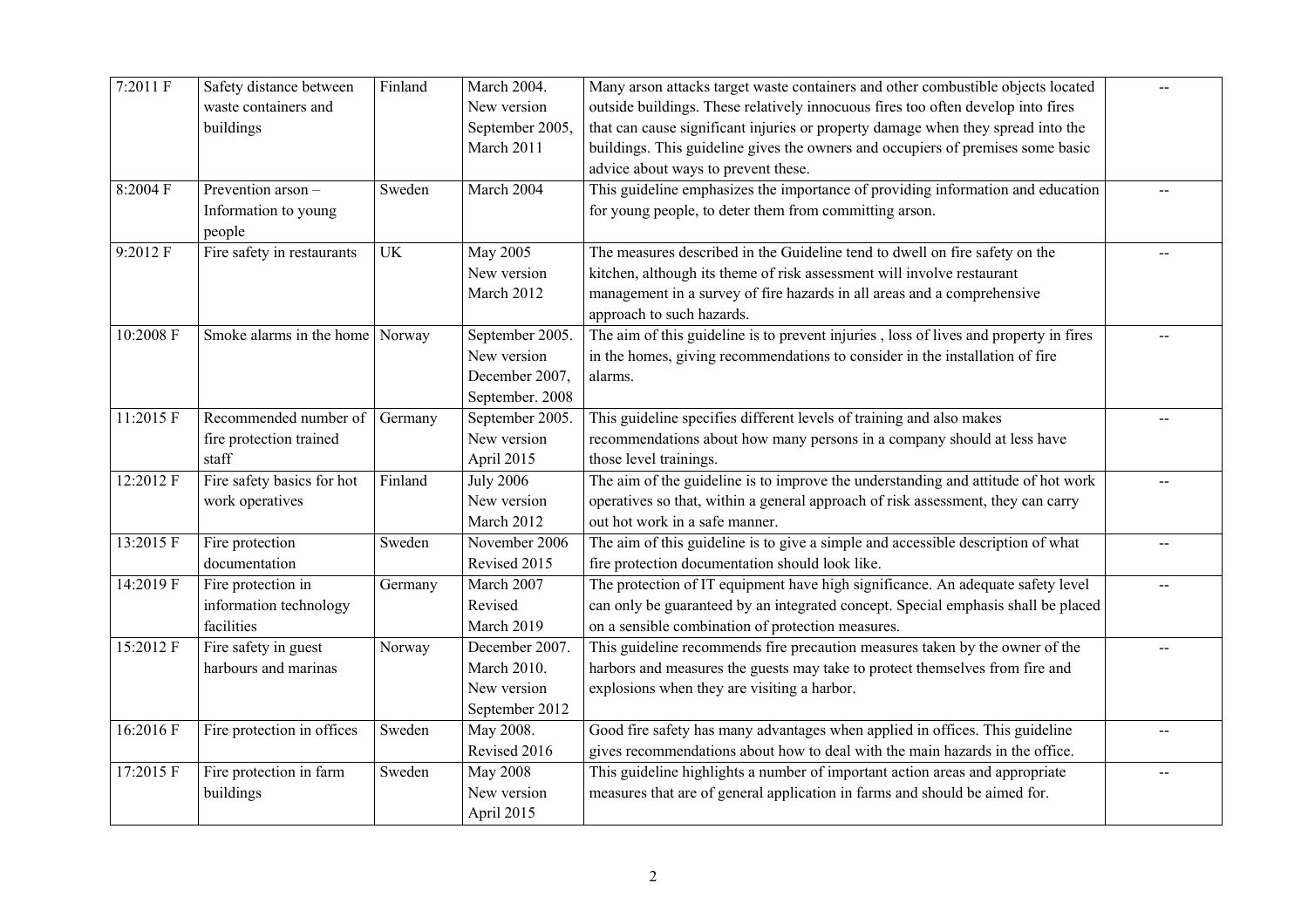| 18:2013 F | Fire and protection in           | Switzerland | September 2008.    | This guideline applies to chemical manufacturing buildings and defines              |                  |
|-----------|----------------------------------|-------------|--------------------|-------------------------------------------------------------------------------------|------------------|
|           | chemical manufacturing           |             | New version        | preventive and emergency measures which help limit damage once a fire or            |                  |
|           | site                             |             | March 2013         | explosion has occurred.                                                             |                  |
| 19:2009 F | Fire safety<br>engineering Italy |             | June 2009          | This guideline supplies valid support for the evacuation strategy to allow          |                  |
|           | concerning<br>evacuation         |             |                    | occupants, anywhere within the structure, to be able to evacuate to a place of      |                  |
|           | from buildings                   |             |                    | safety.                                                                             |                  |
| 20:2012 F | Fire safety in camping           | Norway      | April 2009         | This guideline recommends fire precaution measures to be taken by the owner of      |                  |
|           | sites                            |             | New version        | the sites, and measures the guests may take to protect themselves from fires and    |                  |
|           |                                  |             | March 2012         | explosions when they are visiting a camping site.                                   |                  |
| 21:2021 F | Fire prevention on               | UK/         | June 2009          | The purpose of this guideline is to prevent as many fires on construction sites as  |                  |
|           | construction sites               | Sweden      | New versions       | possible and to reduce the severity of those that do occur, by presenting best      |                  |
|           |                                  |             | March 2012,        | practice regarding fire safety on construction sites.                               |                  |
|           |                                  |             | August 2021        |                                                                                     |                  |
| 22:2012 F | Wind turbines - Fire             | Germany     | March 2010.        | This guideline describes the typical risks of fire given under the special          |                  |
|           | protection guideline             |             | New version        | conditions of the operation of wind turbines, and proposes measures for loss        |                  |
|           |                                  |             | September 2012     | prevention.                                                                         |                  |
| 23:2010 F | Securing the operational         | Switzerland | March 2010         | This guideline documents the operational readiness of fire control systems and      |                  |
|           | readiness of fire control        |             |                    | regulates their design and control.                                                 |                  |
|           | system                           |             |                    |                                                                                     |                  |
| 24:2016 F | Fire safe homes                  | Sweden      | March 2010.        | This guideline set out the requirements that must be satisfied in order that a      | <b>CTIF 2019</b> |
|           |                                  |             | New version        | dwelling may be categorized as a Fire Safe Home. The intention is that this         |                  |
|           |                                  |             | April 2016         | guideline should be applicable to all types of dwellings, from single family        |                  |
|           |                                  |             |                    | houses to flats in multistory buildings.                                            |                  |
| 25:2010 F | Emergency plan                   | Finland     | September 2010     | The aim of this guideline is to help a company or institution to be prepared for    |                  |
|           |                                  |             |                    | accidental situation e.g. fire and other incidents. This can be achieved by making  |                  |
|           |                                  |             |                    | a written document, the emergency plan.                                             |                  |
| 26:2010 F | Fire protection of               | Sweden      | October 2010       | This guideline provides examples of acceptable solutions, which satisfy adequate    |                  |
|           | temporary buildings on           |             | Withdrawn          | fire protection requirements in temporary buildings.                                |                  |
|           | construction sites               |             | <b>August 2021</b> |                                                                                     |                  |
| 27:2011 F | Fire safety in apartment         | Belgium     | September 2011     | The objective of this guideline is to provide a reasonable safe environment for the | <b>CTIF 2019</b> |
|           | buildings                        |             | Revised 2021       | occupants of apartment buildings and mainly to give them the opportunity to         |                  |
|           |                                  |             |                    | safely escape a fire.                                                               |                  |
| 28:2012 F | Fire safety in laboratories      | UK          | September 2012     | This guideline provides recommendations to supplement national regulations for      | $- -$            |
|           |                                  |             |                    | fire safety in laboratories of all sizes. The guidance is directed to property      |                  |
|           |                                  |             |                    | protection and business continuity, as well as life safety issues.                  |                  |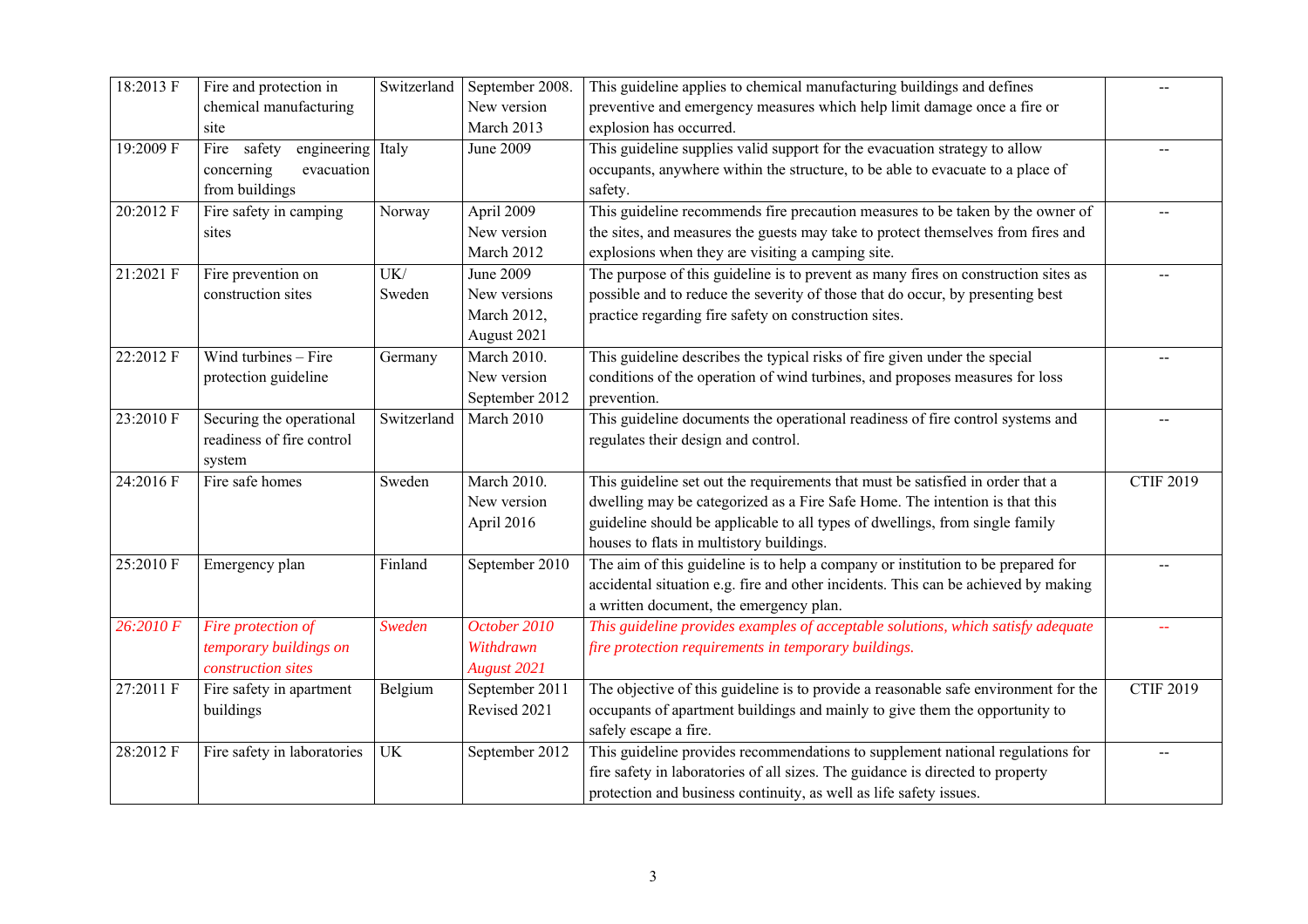| 29:2019 F | Protection of paintings: Spain                                                                                  |                   | November 2013.                | The purpose of the guideline is to describe fire safety measures, applied                                                                                                                                                                                                                                                                                                                                                |  |
|-----------|-----------------------------------------------------------------------------------------------------------------|-------------------|-------------------------------|--------------------------------------------------------------------------------------------------------------------------------------------------------------------------------------------------------------------------------------------------------------------------------------------------------------------------------------------------------------------------------------------------------------------------|--|
|           | Transport, exhibition and<br>storage                                                                            |                   | Revised 2019                  | specifically to the protection of paintings during transport, exhibition and storage.                                                                                                                                                                                                                                                                                                                                    |  |
| 30:2013 F | Basic principles of fire<br>safety of historical<br>buildings                                                   | Slovenia          | November 2013<br>Revised 2021 | This guideline provides knowledge about simple, basic, low-cost actions, which<br>can be done to protect historic buildings from fire.                                                                                                                                                                                                                                                                                   |  |
| 31:2013 F | Protection against self-<br>ignition and explosions in<br>handling and storage of<br>silage and fodder in farms | Norway/<br>France | November 2013<br>Revised 2021 | This guideline in intended to provide farmers themselves an adequate<br>understanding of the phenomena of self-ignition and explosion and the prevention<br>measures that can take to achieve an acceptable level of safety.                                                                                                                                                                                             |  |
| 32:2014 F | Treatment and storage of<br>waste and combustible<br>secondary raw materials                                    | Germany           | May 2014                      | These specifications substantiate the fire protection requirements and measures to<br>be considered for recycling plants and mechanical-biological waste treatment<br>plants from a general point of view and they are based on state-of-the-art fire<br>protection expertise.<br>They include specifications that help reduce fire hazards and their effects.                                                           |  |
| 33:2015 F | Evacuation of people with Sweden<br>disabilities                                                                |                   | April 2015                    | This guideline describes the measurements that should be considered when<br>designing public premises that are accessible for people with disabilities.                                                                                                                                                                                                                                                                  |  |
| 34:2015 F | Emergency power<br>supplies                                                                                     | <b>UK</b>         | April 2015                    | This Guideline outlines practical measures that can be taken to reduce the number<br>of fires associated with emergency power generating equipment. The guidance<br>applies to the use of fixed and portable generators and also to uninterruptable<br>power supplies that are often provided for computer installations and associated<br>equipment.                                                                    |  |
| 35:2017 F | Fire safety in warehouses                                                                                       | <b>UK</b>         | February 2017                 | This guideline concerns storage premises, both large and small. The measures<br>concern not only owners, tenants and staff who administer and operate<br>warehouses, but also the local population who may be affected by a serious fire in<br>their immediate neighborhood. It is intended that the contents will help to prevent<br>fires from occurring and minimize the impact of any incident that does take place. |  |
| 36:2017 F | Fire prevention in large<br>tents                                                                               | Belgium           | February 2017                 | The purpose of this guideline is to assist safety practitioners in the development<br>of fire safety measures and to ensure the safety of people in large tent(s) and<br>marquees used for shows, circuses, trade fairs, exhibitions, etc.                                                                                                                                                                               |  |
| 37:2018 F | Photovoltaic Systems:<br>Recommendations on loss<br>prevention                                                  | Germany           | February 2018                 | This guideline should give guidance for the proper design, installation, operation<br>and maintenance so that safe operation of photovoltaic systems can be assured.<br>The guideline covers grid connected photovoltaic systems installed on buildings.<br>It provides information on loss prevention with respect to fire protection,<br>firefighting, mechanical, electrical and security aspects                     |  |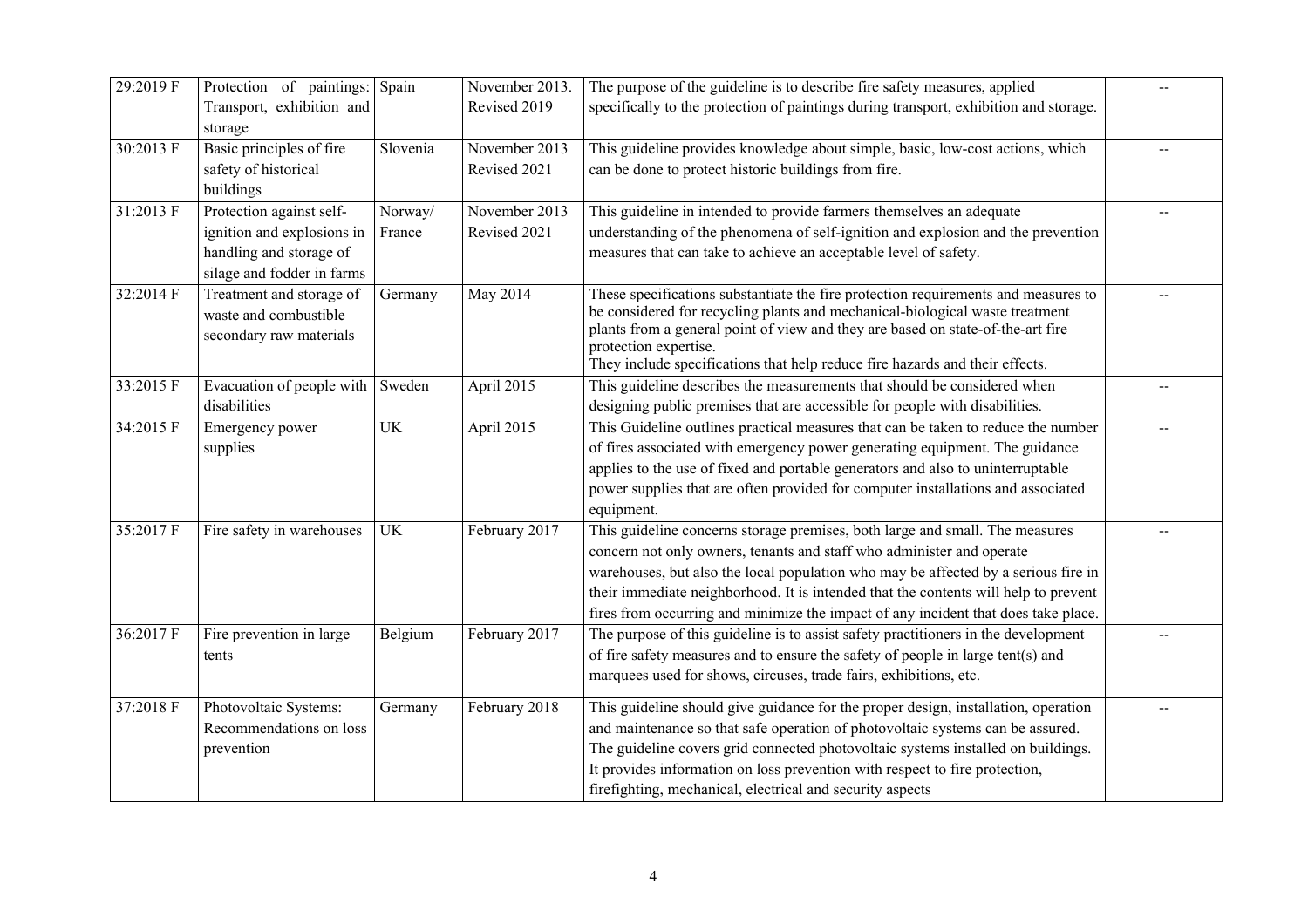| 38:2021 | Fire safety                | Italy | August 2021    | The guideline applies to all short term rental structures, excluding hotels and       |  |
|---------|----------------------------|-------|----------------|---------------------------------------------------------------------------------------|--|
|         | recommendations for        |       |                | similar. Due to the great variety of these structures, the guideline has been divided |  |
|         | short-term rental          |       |                | in two parts, the first including a few simple and low-cost safety requirements,      |  |
|         | accommodations             |       |                | and the second including some additional recommended safety measures. A               |  |
|         |                            |       |                | checklist has been added, in order to help the inspection of the structures.          |  |
| 39:2021 | Fire protection in schools | Italy | September 2021 | The guideline contains the fire safety requirements for all kind of schools with      |  |
|         |                            |       |                | more than 30 people, excluding nurseries.                                             |  |